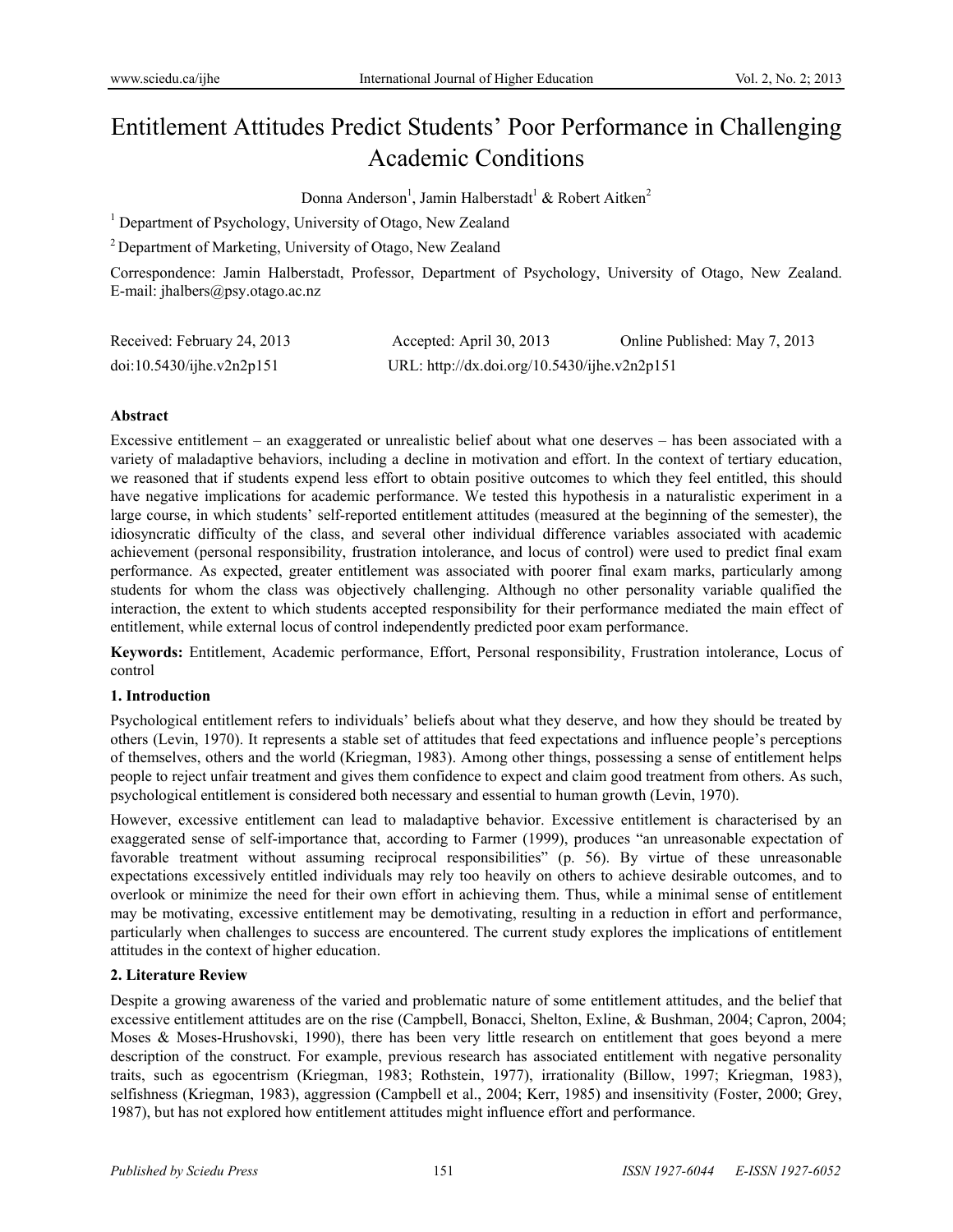Some research in the education literature has also highlighted the negative effects of students' excessive entitlement attitudes on work performance and personal responsibility (Morrow, 1994). Some educators have argued that an over-emphasis on self-esteem development – such as educators giving indiscriminate praise to students, without linking the praise to legitimate effort – may have inadvertently boosted students' sense of entitlement in unproductive ways, which has resulted in a perceived shift of responsibility for academic achievement from the student to the provider (Morrow, 1994).

According to Greenberger, Lessard, Chen and Farruggia (2008), many educators complain that students expect high grades in exchange for just moderate effort, have unrealistic expectations towards academic staff, or demand that lecturers accommodate their needs. Such expectations seem to represent feelings of excessive entitlement; indeed, the term "academic entitlement" has been used to refer to students' expectations of desired outcomes in an academic environment that do not realistically match their own efforts (Chowning & Campbell, 2009).

Although no research has established a definitive link between entitlement attitudes and academic performance, a number of studies have found links between entitlement and other personality traits that make such a link plausible. For example, one important aspect of entitlement is the failure to take responsibility for achieving one's goals (Chowning & Campbell, 2009), a factor that could explain the reluctance to exert effort to attain those goals. Indeed, Hwang (1995) attributes the general decline in American students' educational performance to failures of personal responsibility, "a culture which produces professional victims who refuse to take responsibility for their own actions" (p. 489). In the context of classroom performance, such reluctance may translate into decreased effort, particularly when a task requires more effort than expected.

Another plausible reason why entitled students might struggle academically is that they are easily frustrated when effort is required and/or are particularly intolerant of such frustration. Indeed, "frustration intolerance," defined as "an inability or unwillingness to persist in an activity due to the unpleasant feelings associated with the task" (Wilde, 2012), has been associated with procrastination in academic contexts (Harrington, 2005b, 2006), which in turn could result in lower grades. To the extent that highly entitled students are also highly intolerant of frustration, they may fail to thrive in the face of academic challenges that require unexpected effort in order to be overcome.

A third aspect of entitlement that could produce decreased academic effort is an individual's "locus of control" (LOC) – the degree to which an individual believes that external influences (as opposed to they themselves) control their lives (Gordon et al., 1977; Parker, 1999; Rotter, 1990) – which many studies have associated with task effort and completion. For example, Spector (1982) found that LOC predicted effort in an organizational setting, with "internals" (i.e., participants with an internal LOC) being more pro-active and motivated than "externals." In a study investigating why students dropped out of long distantance education programs, Parker (1999) found LOC to be a key predictor of course work completion and attrition, in theory because students who had an internal locus of control were more motivated to achieve their academic goals than students with an external locus of control. Furthermore, entitlement, which theoretically reflects the attitude that achievement should come from external sources rather than from internal effort (Kerr, 1985), may be associated with an external locus of control, thereby providing a psychological mechanism for entitled students' reluctance to put in the necessary effort to overcome an academic challenge.

## **3. Purpose of the Study**

The primary purpose of the current study was to examine the relation between entitlement, academic challenge, and academic performance *in vivo*. A large sample of business students enrolled in the same course were surveyed at the beginning of the semester, and their trait-level entitlement was used to predict their academic performance on the final exam. Assuming that academic performance is at least partly a function of effort, students' performance should be negatively related to their entitlement attitudes, particularly when they perceive an academic situation to be challenging. A secondary purpose of the study was to explore other individual differences associated with both entitlement attitudes and effortful behavior that might explain (mediate) or qualify (moderate) the relationship between them.

We hypothesized that entitlement attitudes would be negatively related to academic performance, particularly for students who found the class difficult. We also tested in separate models (but did not make a priori predictions about) the mediating and moderating effects of personal responsibility, frustration intolerance, and locus of control, to determine whether one or more of these facets would either explain or exacerbate any observed entitlement effects.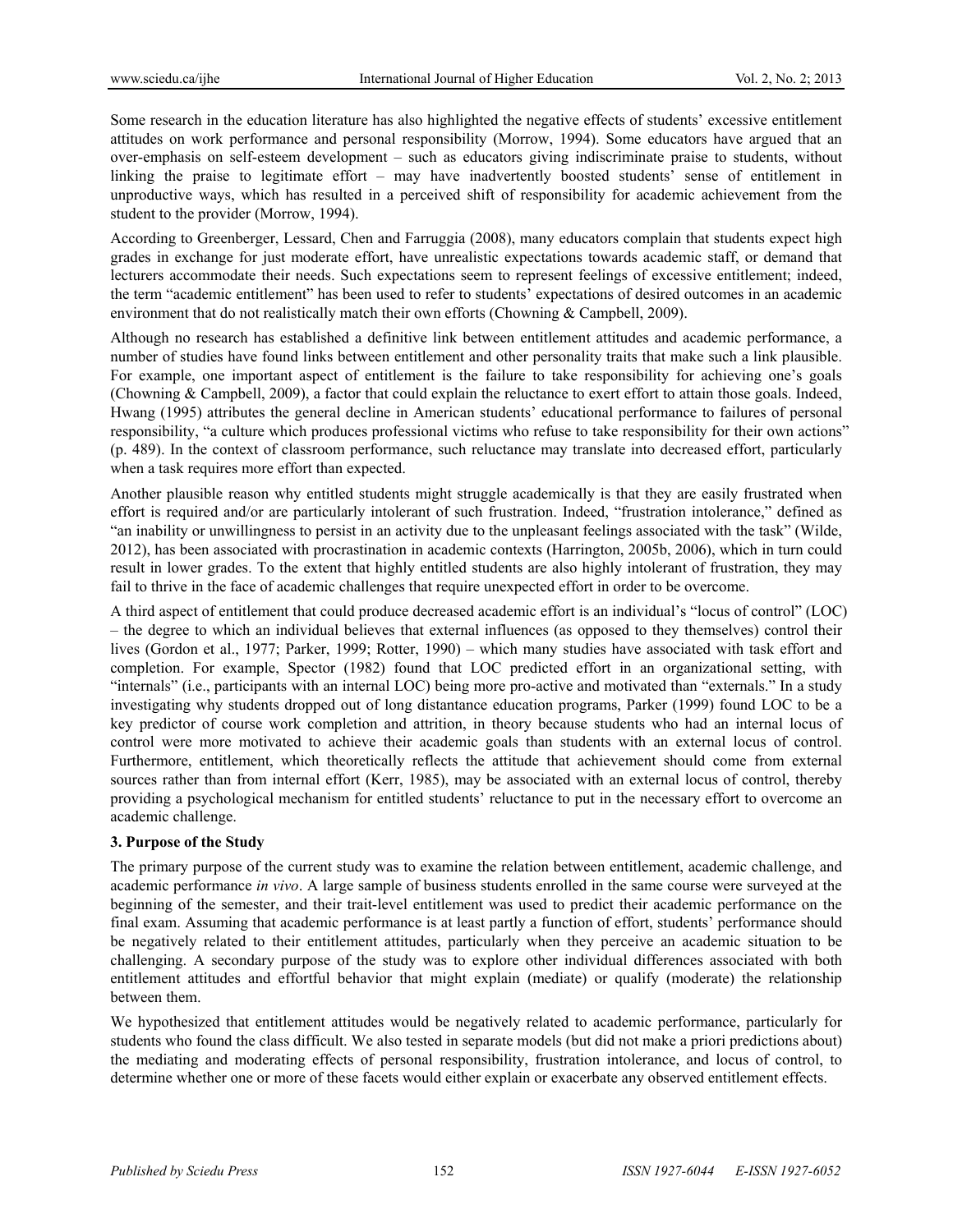#### **4. Method**

#### *4.1 Participants*

Participants were recruited from a large undergraduate Commerce course ("Marketing and Consumption"; enrolment: 683) at the University of Otago, 51% male, and approximately 80% of European descent. At the conclusion of the first lecture, students were invited, but not compelled, to participate in the study by completing a questionnaire and giving permission for their internal assessments and exam result to be included in the data collection process. The students were told that the aim of the research was to explore how various personality measures were related to transition into university life and levels of effort shown. Two hundred and ninety-three students volunteered.

## *4.2 Materials*

Trait entitlement was measured using the Psychological Entitlement Scale (PES, Campbell et al., 2004). The PES consists of 9 items (e.g., "I honestly feel I'm just more deserving than others"). The measure has good internal consistency (>.80) and test-retest reliability of .72 and .70 over 1-month and 2-month time periods (Campbell et al., 2004).

Personal responsibility was measured using the 10-item Student Personal Responsibility Scale (SPRS-10; Singg & Ader, 2001), originally developed to measure students' "acceptance of personal responsibility in their day-to-day student living." The scale shows acceptable test-retest reliability and construct validity, as well as positive correlations with academic performance and retention (Singg & Ader, 2001). Items include "I turn all my assignments in on time" and "I miss class often" (reverse scored).

Frustration intolerance was measured using the 7-item entitlement facet of Harrington's Frustration Discomfort Scale (2005a; FDS), which measures, with good internal consistency and discriminant validity, intolerance of unfairness and frustrated gratification (Harrington, 2005a). Scale items include "I can't tolerate criticism especially when I know I'm right" and "I can't stand having to wait for things I would like now."

Locus of Control was measured using the ten-item version of the Rotter scale (LOC; Rotter, 1954), which includes items such as "Many bad things in one's life happen just because of bad luck," and "Most of the time, a person cannot rise above his or her background." The validity and usefulness of the LOC scale has been established in a variety of academic and non-academic domains and meta-analyses (e.g., Findlay & Cooper, 1983).

The measures (among others, not used in the current study) were assembled into a single questionnaire, always in this order: PES, FDS, LOC and SPRS. Participants indicated their agreement with each item on the same 1-7 scale, anchored at "Strong Disagreement," "Moderate Disagreement," "Slight Disagreement," "Neither Agreement nor Disagreement," "Slight Agreement," "Moderate Agreement," and "Strong Agreement." Responses on each measure, reverse-scored where necessary, were summed such that higher scores reflect greater entitlement, higher frustration discomfort, external locus of control, and greater sense of responsibility.

The two major assignments in the course, a "critical reflection" on the portrayal and influence of a particular brand, and an oral "deconstruction" of a pair of advertisements, together representing 45% of the overall course grade, were used to estimate the idiosyncratic challenge that the paper represented to students (see Results). Students' grades on the (essay-based) final exam were used as the primary dependent measure of academic performance.

## *4.3 Procedure*

At the conclusion of the first lecture session for the first semester, students were invited to participate in the study, and a questionnaire packet with an accompanying instruction sheet was provided to those students who indicated their wish to participate. Students completed the questionnaire at their own pace and returned it to the experimenter as they left the lecture room.

## **5. Results**

At the end of the term, course marks were accessed with the assistance of the course coordinator. Participants who did not complete the questionnaire in full (N=36), or who received no credit for one or both of the internal assessments (N=17), were not included in any analyses. Descriptive statistics for all measured variables appear in Table 1.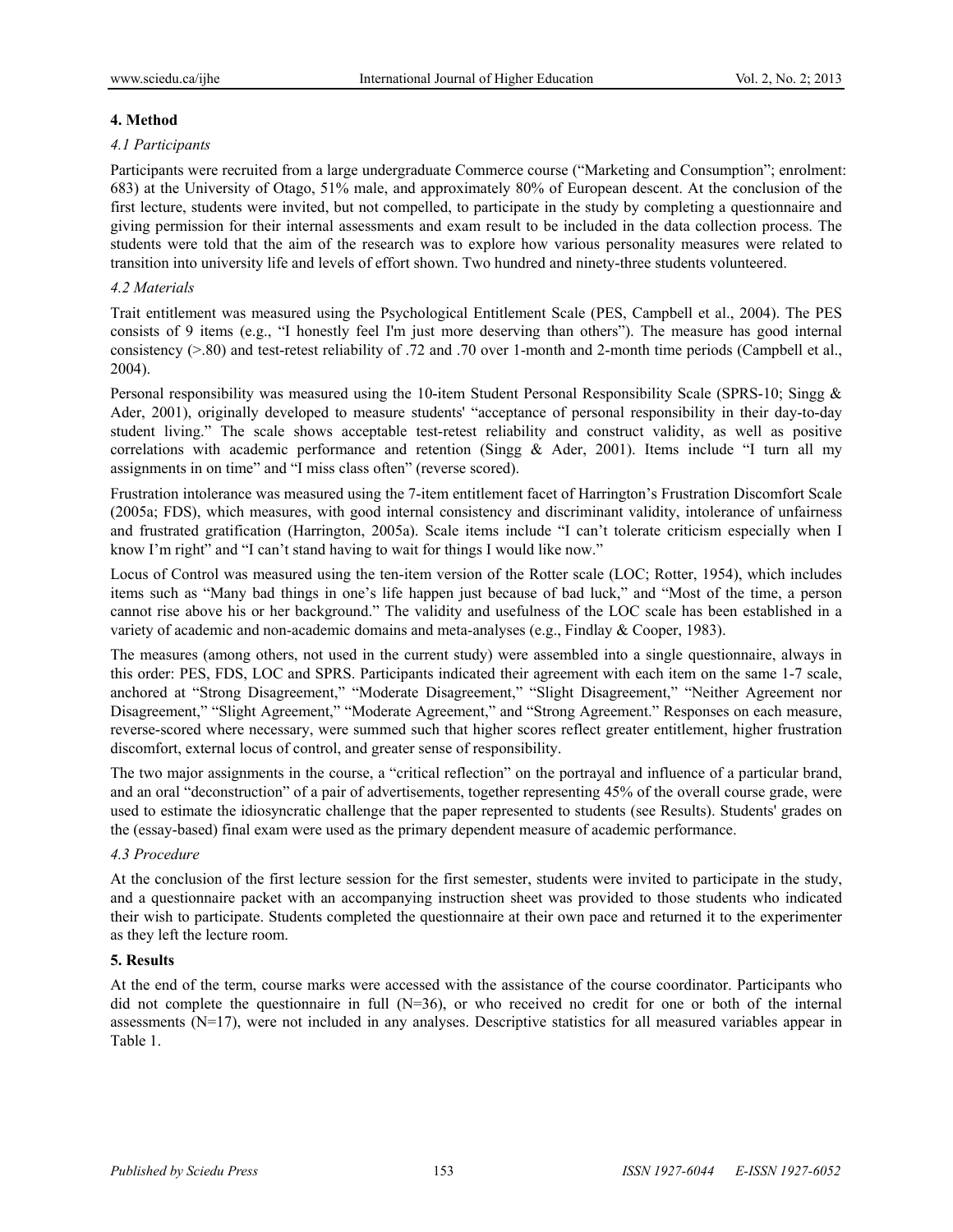| Variables             | $\alpha$ | Mean  | <b>SD</b> | 2      | 3       | 4       | 5      | 6       | 7       |
|-----------------------|----------|-------|-----------|--------|---------|---------|--------|---------|---------|
| 1. PES                | .87      | 29.97 | 10.02     | $-18*$ | $.50**$ | $43**$  | $-.10$ | $-.09$  | $-13*$  |
| 2. SPRS               | .76      | 50.47 | 8.76      |        | $-15*$  | $-29**$ | $.18*$ | $.25**$ | $.31**$ |
| $3.$ FDS              | .83      | 29.10 | 7.59      |        |         | $.42**$ | .01    | .07     | $-.01$  |
| 4. LOC                | .67      | 35.18 | 7.68      |        |         |         | $-.10$ | $-.13$  | $-.19*$ |
| 5. Assign. 1 (%)      |          | 73.43 | 11.08     |        |         |         |        | $.40**$ | $.36**$ |
| 6. Assign. $2\,(%)$   |          | 80.68 | 8.63      |        |         |         |        |         | $.28**$ |
| 7. Final exam $(\% )$ |          | 66.75 | 17.93     |        |         |         |        |         |         |

Table 1. Descriptive statistics and correlations among main dependent variables

Notes: N=240; PES= Psychological Entitlement Scale; SPRS=Student Personal Responsibility Scale; FDS=Frustration Discomfort Scale; LOC=Locus of Control. \*\**p<.001; \*p<.05.* 

In order to estimate objectively the difficulty individual students faced in the course, marks on the first assignment were used to predict performance on the second assignment in a regression analysis. The first assignment explained 16% of the variance in the second  $(\beta = .40, p< .001)$ , and the unstandardized residual of the model was used as the measure of "challenge". Thus, more negative numbers reflected worse performance on a student's second assignment than was statistically predicted by his or her first assignment, and therefore a relatively more challenging situation.

To test the primary hypothesis that entitlement attitudes would predict worse academic performance, particularly among students for whom the class was challenging, entitlement attitudes (PES scores), academic challenge, and their interaction (with main effects centered) were entered simultaneously in a multiple regression predicting final exam scores. As seen in Table 2, the analysis revealed independent effects of all predictors: stronger entitlement attitudes, and poorer than expected performance during the semester, were both (weakly) associated with lower final exam marks. The interaction was explored by correlating entitlement and exam scores separately for students who performed better versus worse than expected (reflected by a positive or negative "challenge" score). As predicted, among participants doing worse than expected (and therefore presumably finding the class more challenging), greater entitlement predicted worse performance on the final exam,  $r(112) = -0.29$ ,  $p < 0.005$ . Among participants doing better than expected, PES and final exam performance were unrelated,  $r(128) = .02$ ,  $p > .8$ .

| Variables       |         | SE B |         |         |      |  |
|-----------------|---------|------|---------|---------|------|--|
| <b>PES</b>      | $-.221$ | .113 | $-.124$ | $-1.96$ | .051 |  |
| Challenge       | .305    | .143 | .135    | 2.14    | .034 |  |
| PES X Challenge | .034    | .013 |         | 2.71    | .007 |  |

Table 2. Multiple regression of final exam scores on entitlement, challenge and their interaction

Note:  $\overline{R^2} = .07$ ;  $F(3,236) = 5.59$ ,  $p = .001$ ; PES= Psychological Entitlement Scale; Challenge=unstandardized residual of second assignment regressed on the first.

To examine the role of personal responsibility in these effects, the regression analysis was re-run, entering SPRS and its associated two and three way interactions (i.e., with challenge and PES) simultaneously in a second step (see Table 3). The analysis revealed a main effect of SPRS, such that students taking greater responsibility for their actions obtained higher final exam marks. Neither the main effect of entitlement nor of challenge was significant with SPRS effects in the model, though the interaction of the two remained a reliable predictor. Given this result, we proceeded to test the mediating effect of personal responsibility in the PES-exam and challenge-exam relationships, by generating bias-corrected 95% confidence intervals for the indirect effects using 10,000 bootstrap samples (Preacher & Hayes, 2008). The resulting confidence intervals did not include zero in either analysis (-.19 and -.02 for PES; .05 and .24 for challenge), indicating that personal responsibility statistically explains the main effects of both entitlement and challenge on exam performance.

The same approach was used to examine the role of frustration discomfort and (in a separate regression model) locus of control (see Tables 4 and 5).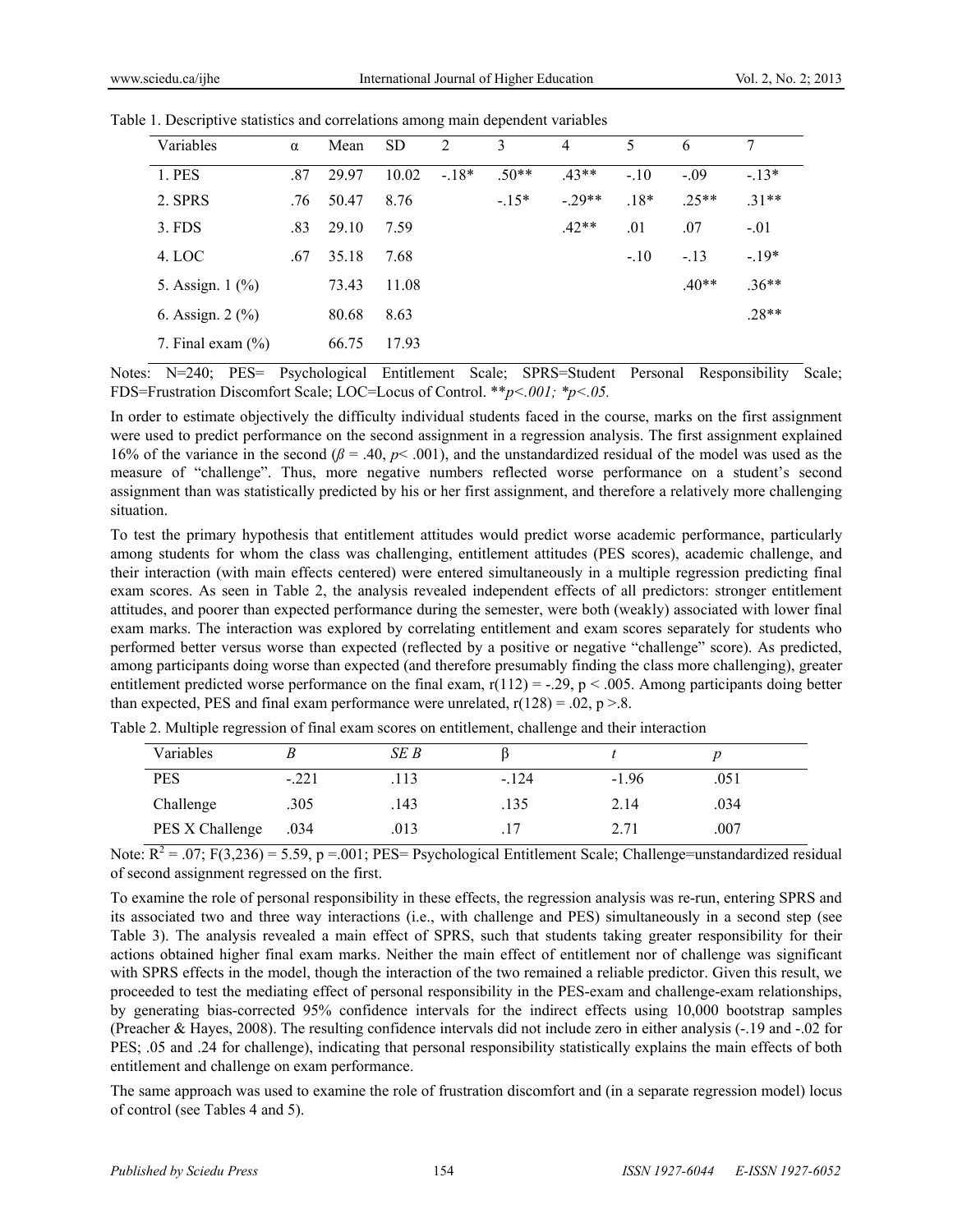| Variables               | B         | SE B | β       |         | $\boldsymbol{p}$ |
|-------------------------|-----------|------|---------|---------|------------------|
| <b>PES</b>              | $-.13$    | .11  | $-.07$  | $-1.13$ | .26              |
| Challenge               | .20       | .14  | .09     | 1.38    | .17              |
| PES X Challenge         | .04       | .01  | .21     | 3.15    | .002             |
| <b>SPRS</b>             | .60       | .13  | .29     | 4.58    | < 0.01           |
| <b>SPRS X PES</b>       | $-.001$   | .01  | $-.005$ | $-.08$  | .94              |
| <b>SPRS X Challenge</b> | .01       | .02  | .05     | .80     | .42              |
| SPRS X Challenge X PES  | $\leq 01$ | < 01 | .01     | .14     | .89              |

Table 3. Multiple regression of final exam scores on entitlement, challenge, personal responsibility and their interactions

Note:  $\overline{R^2}$  = .15; F(6,233) = 6.86, p <.001; PES= Psychological Entitlement Scale; Challenge=unstandardized residual of second assignment regressed on the first; SPRS=Student Personal Responsibility Scale

Table 4. Multiple regression of final exam scores on entitlement, challenge, frustration discomfort and their interaction

| Variables             | B            | SE B      | ß      | t       | $\boldsymbol{p}$ |
|-----------------------|--------------|-----------|--------|---------|------------------|
| <b>PES</b>            | $-.28$       | .13       | $-.16$ | $-2.17$ | .03              |
| Challenge             | .30          | .15       | .13    | 1.98    | .05              |
| PES X Challenge       | .04          | .01       | .18    | 2.51    | .01              |
| <b>FDS</b>            | .19          | .18       | .08    | 1.06    | .29              |
| <b>FDS X PES</b>      | .04          | .01       | .17    | 2.68    | .01              |
| FDS X Challenge       | $-.02$       | .02       | $-.07$ | $-1.03$ | .30              |
| FDS X Challenge X PES | $\leq -0.01$ | $\leq 01$ | $-.06$ | $-92$   | .36              |

Note:  $\overline{R^2}$  = .08 F(6,233) = 3.34, p =.004; PES= Psychological Entitlement Scale; Challenge=unstandardized residual of second assignment regressed on the first; FDS=Frustration Discomfort Scale

| Variables             | B            | SE B | ß      |         | $\boldsymbol{p}$ |
|-----------------------|--------------|------|--------|---------|------------------|
| <b>PES</b>            | $-.13$       | .13  | $-.07$ | $-1.03$ | .31              |
| Challenge             | .33          | .15  | .14    | 2.14    | .03              |
| PES X Challenge       | .03          | .01  | .14    | 2.14    | .04              |
| LOC <sup>1</sup>      | $-43$        | .17  | $-.19$ | $-2.65$ | .009             |
| <b>LOC X PES</b>      | .01          | .02  | .06    | .89     | .38              |
| LOC X Challenge       | .04          | .02  | .13    | 1.87    | .06              |
| LOC X Challenge X PES | $\leq -0.01$ | < 01 | $-.07$ | $-93$   | .35              |

Table 5. Multiple regression of final exam scores on entitlement, challenge, locus of control, and their interaction

Note:  $\overline{R^2}$  = .11 F(6,233) = 4.51, p <.001; PES= Psychological Entitlement Scale; Challenge=unstandardized residual of second assignment regressed on the first; LOC=Locus of Control

Neither FDS nor LOC effects significantly changed the coefficients associated with entitlement, challenge, or their interaction (with one exception). However, in the model using FDS an interaction emerged between PES and FDS, due to the fact that entitlement predicted lower exam scores only among participants relatively *low* (i.e., below the median score) in frustration intolerance,  $r(109) = -.33$ ,  $p < .001$ , and not for those relatively high,  $r(119) = -.04$ , *p* > .6. In the model using LOC, LOC emerged as a main effect, such that internal locus of control predicted better exam outcomes, though a marginal interaction with challenge suggested that this was true only among participants who found the class more difficult than expected  $r(112) = -.34$ ,  $p < .001$  versus  $r(128) = -.05$ ,  $p > .05$ . The main effect of PES was no longer significant with LOC in the model, and bias-corrected 95% confidence intervals (-.25 and -.03) for the indirect effects did not include zero, indicating that LOC mediated the effect of PES on exam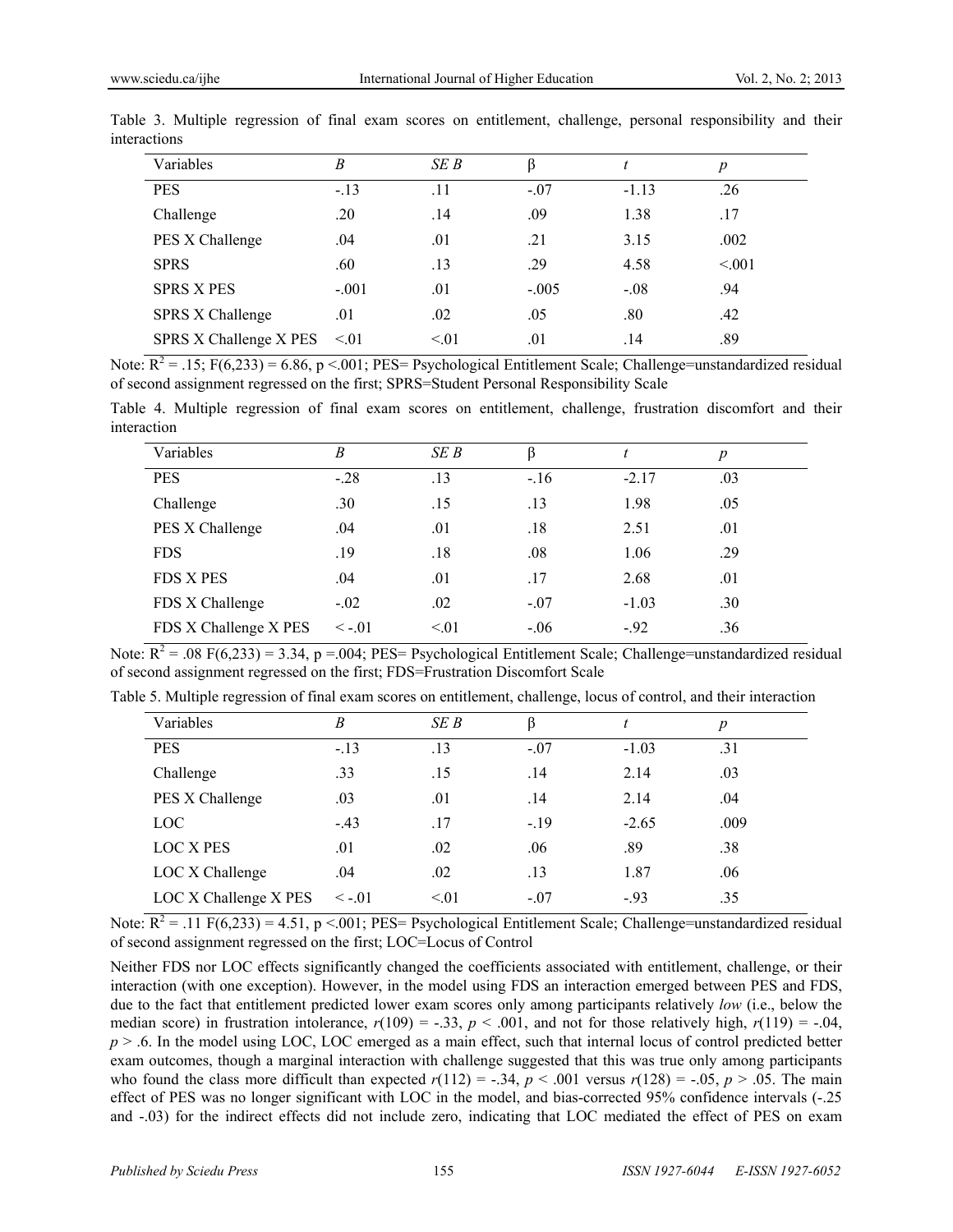performance. However, a follow-up analysis using SPRS and LOC as simultaneous mediators revealed only an independent indirect path through SPRS (CIs= -.19 and -.02 for SPRS; -.18 and .03 for LOC).

#### **6. Discussion**

If many accounts of Western educators are to be believed, modern education has bred a culture of entitlement. According to Greenberger et al. (2008), many educators complain that students expect high grades in exchange for just moderate effort, have unrealistic expectations towards academic staff, or demand that lecturers accommodate their needs. Despite such concerns, and the belief that students' sense of entitlement is greater than in the past (Campbell, Bonacci, Shelton, Exline, & Bushman, 2004; Capron, 2004; Moses & Moses-Hrushovski, 1990), there is little evidence that entitlement attitudes, if they are indeed on the rise, are associated with measureable academic outcomes. Should educators be concerned that students who feel entitled to good grades are less likely to actually achieve them?

The current study suggests that they should. Given that excessive entitlement is characterized by "an unreasonable expectation of favourable treatment without assuming reciprocal responsibilities" (Farmer, 1999, p. 56), we expected that highly entitled students would fail to exert effort when it is required. In the context of the current study, "required effort" was operationalized as the statistical trajectory of students' performance in class. Clearly, a decline in performance over the course of the semester signals that more effort is required to succeed on the final exam, and because highly entitled students are less motivated to make that effort, we predicted that their final exam scores would suffer. These hypotheses were confirmed: entitlement attitudes predicted exam performance, but only among students for whom the class was challenging. Indeed, challenged participants scored about one half point worse on the final exam for each additional point in their PES scores, or about five points worse per standard deviation.

The study also provided an opportunity to examine other personality measures that in theory could moderate or mediate the predicted effect of entitlement attitudes on academic achievement, thereby providing insight into individual vulnerabilities that might hinder academic success. Three plausible factors were considered – personal responsibility, frustration intolerance, and locus of control – each of which has been associated with academic performance in previous research. Somewhat surprisingly, none of the three factors qualified the interaction between entitlement and challenge, suggesting that the latter may be quite robust to individual variability.

Nevertheless, a number of other interesting findings emerged from the inclusion of these third variables in our models:

*Personal responsibility.* The degree to which students accepted responsibility for their own academic outcomes not only predicted exam performance, but also statistically explained the main effect of entitlement (though, importantly, not the interaction of entitlement and challenge). That is, our data suggest that higher entitlement might lead to poorer performance via the decreased sense of personal responsibility it engenders. Interestingly, personal responsibility also mediated the main effect of challenge: participants performing better than expected in the class took greater personal responsibility for those outcomes, which in turn explained better performance in the final exam. Though unexpected, the effect makes sense from the perspective of classic attribution theory (e.g., Heider, 1944). For self-serving purposes, individuals tend to attribute positive outcomes to internal causes (e.g., intelligence, effort) and negative outcomes to external causes (teacher bias, difficulty of the test; Snyder, Stephan & Rosenfield, 1976; see also Miller & Ross, 1975). Our data suggest that such attributions might have unanticipated downstream effects on subsequent academic tasks.

*Frustration intolerance:* The results for frustration intolerance were harder to interpret, as FDS interacted with entitlement, such that the negative relation between entitlement and performance was evidenced only for those with a high tolerance for frustration. It was hypothesized that, if anything, a low tolerance for frustration would exacerbate entitlement effects, which perhaps derive in part from frustration over having to exert unexpected effort, and the fact that it does not, tentatively falsifies the hypothesis that entitlement effects are due to frustration per se. It is not clear, without replication and further data, what positive conclusions should be drawn about the role of frustration intolerance in entitlement-driven academic deficits, so we will avoid further speculation here.

*Locus of control:* Consistent with previous research (Parker, 1999), participants who reported a more internal locus of control (i.e., who tended to view personal outcomes as the result of their own effort or other internal causes) were more academically successful than those who attributed outcomes to forces outside of their control. Furthermore, like personal responsibility, locus of control mediated the effect of entitlement on performance, although only the former was reliable when the two mediators were modelled simultaneously. Moreover, a marginal interaction with idiosyncratic class difficulty suggests that academic LOC effects emerge only in the face of a challenge – in this case,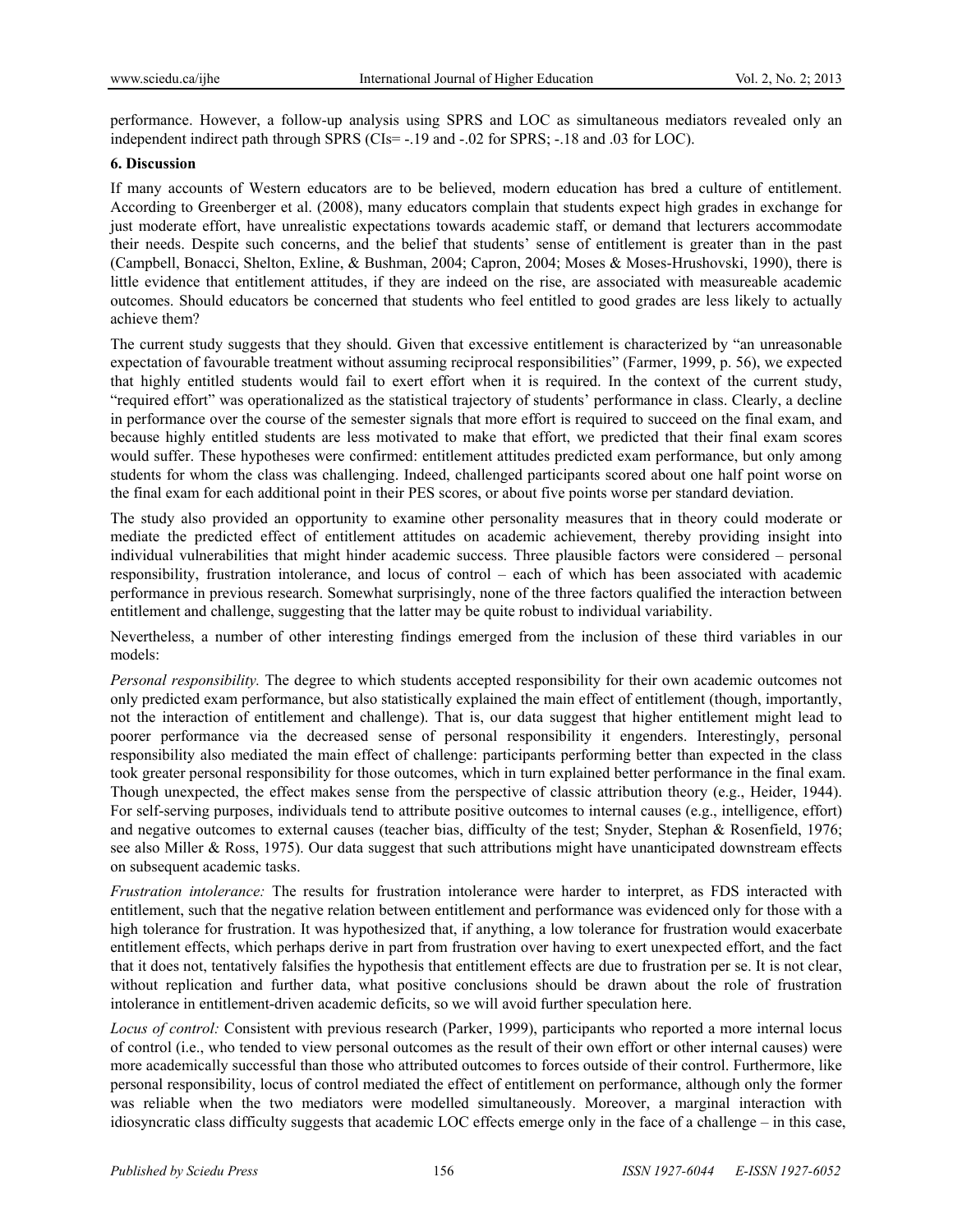when a student was faced with declining grades. Though a novel finding, the interaction makes sense given previous research in attribution theory. In particular, Wong and Weiner (1981) found that participants asked attribution ("why") questions about the outcome of a hypothetical exam more often when the exam mark was negative and/or unexpected. In the current study, "challenged" participants, by definition, faced outcomes that were both negative and unexpected, and so these students would have been most likely to draw attributional inferences about their performance – and to suffer or benefit from them in the subsequent exam.

#### **7. Conclusion**

Our findings represent an important early step in understanding how entitlement attitudes relate, at least predictively, to real academic outcomes. Our data, though correlational, suggest that students who have a stronger sense of entitlement are less motivated to exert effort to achieve positive academic outcomes, so when such effort is required (i.e., when a course is unexpectedly challenging) their academic performance will suffer relative to students who do not take good performance as a right. The results also have practical significance, for example for identifying students early who may have an exaggerated sense about what they are entitled to in the academic environment, and specifically what they can legitimately expect from their academic provider and lecturers in the way of support. Clearly outlining these issues may help counteract unrealistic expectations that sooner or later will be challenged, and prepare students for the personal resilience and responsibility required to achieve academic success, which attitudes of excessive entitlement negate.

#### **References**

- Billow, R. M. (1997). Entitlement and counterentitlement in group psychotherapy. *The International Journal of Group Psychotherapy, 47*, 459-474.
- Campbell, W. K., Bonacci, A. M., Shelton, J., Exline, J. J., & Bushman, B. J. (2004). Psychological Entitlement: Interpersonal consequences and validation of a self-report measure. *Journal of Personality Assessment, 83(1)*, 29-45. http://dx.doi.org/10.1207/s15327752jpa8301\_04
- Capron, E. W. (2004). Types of pampering and the narcissistic personality trait. *Journal of Individual Psychology, 60(1)*, 76-93.
- Chowning, K., & Campbell, N. J. (2009). Development and validation of a measure of academic entitlement: Individual differences in students' eternalized responsibility and entitled expectations. *Journal of Educational Psychology, 101(4)*, 982-997. http://dx.doi.org/10.1037/a0016351
- Farmer, S. A. (1999). Entitlement in codependency. *Journal of Addictive Diseases, 18(3)*, 55-69. http://dx.doi.org/10.1300/J069v18n03\_06
- Findlay, M. J. & Cooper, H. M. (1983). Locus of control and academic achievement: A literature review. *Journal of Personality and Social Psychology, 44,* 419-427. http://dx.doi.org/10.1037/0022-3514.44.2.419
- Foster, D. (2000). Entitlement as explanation for perpetrators' actions. *South African Journal of Psychology, 30*(1), 10-16.
- Gordon, D. A., Jones, R. H., & Short, N. L. (1977). Task persistence and locus of control in elementary school children. *Child Development, 48,* 1716-1719. http://dx.doi.org/10.2307/1128543
- Greenberger, E., Lessard, J., Chen, C., & Farruggia, S. P. (2008). Self-entitled college students: Contributions of personality, parenting, and motivational factors. *Journal of Youth Adolescence, 37,* 1193-1204. http://dx.doi.org/10.1007/s10964-008-9284-9
- Grey, A. (1987). Entitlement: An interactional defense of self esteem. *Contemporary Psychoanalysis, 23*, 255-262.
- Harrington, N. (2005a). The Frustration Discomfort Scale: Development and psychometric properties. *Clinical Psychology and Psychotherapy, 12,* 374-387. http://dx.doi.org/10.1002/cpp.465
- Harrington, N. (2005b). It's too difficult! Frustration intolerance beliefs and procrastination. *Personality and Individual Differences, 39(5)*, 873-883. http://dx.doi.org/10.1016/j.paid.2004.12.018
- Harrington, N. (2006). Frustration intolerance beliefs: Their relationship with depression, anxiety, and anger, in a clinical population. *Cognitive Therapy and Research, 30,* 699-709. http://dx.doi.org/10.1007/s10608-006-9061-6
- Heider, F. (1944). Social perception and phenomenal causality. *Psychological Review, 51,* 358-374. http://dx.doi.org/10.1037/h0055425